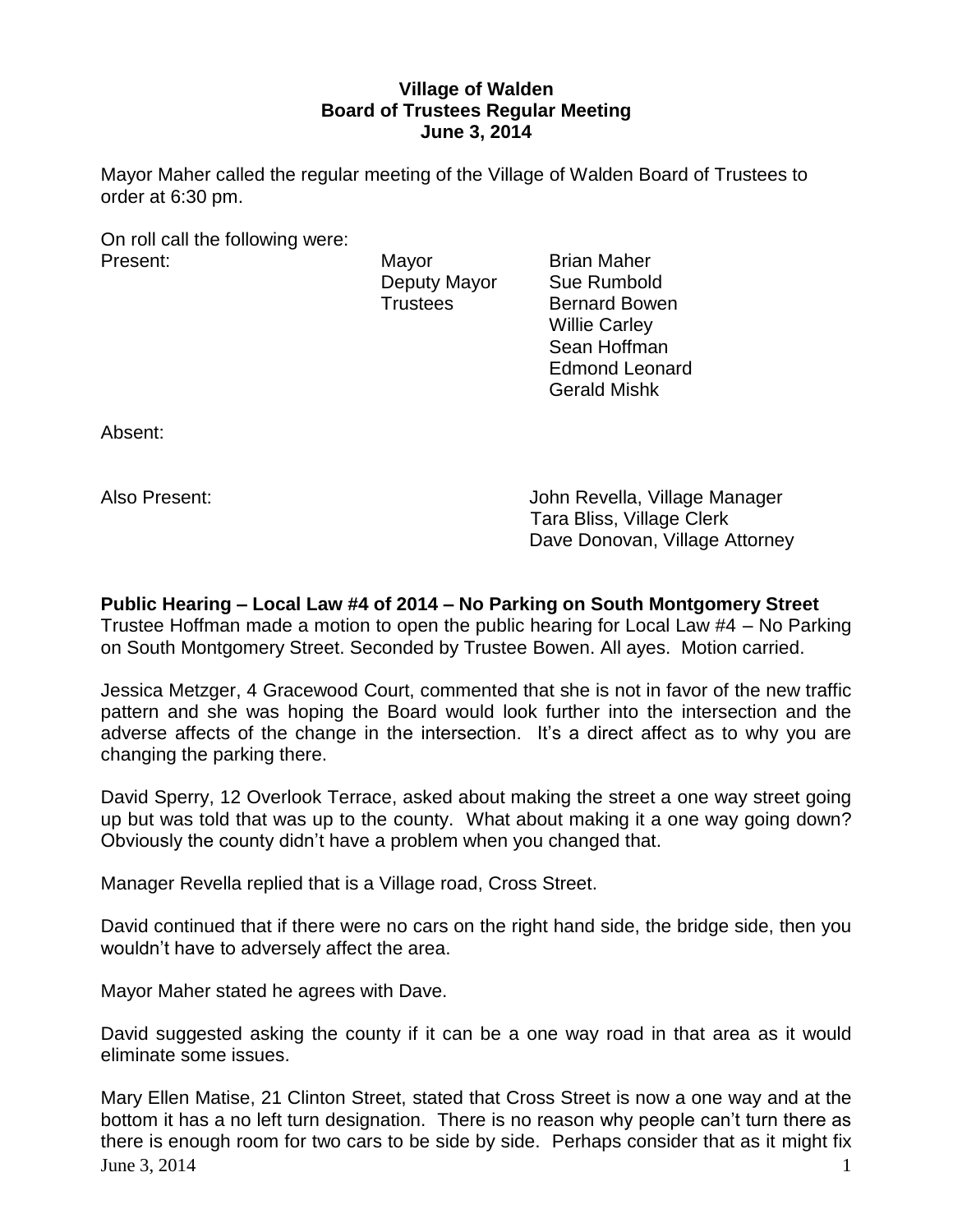the issue and stop people from going down the other street to make a left. Elimination of no left turn there might fix it. The other problem there is the trees on the right; the limbs have to come off as you can't see oncoming traffic. Taking parking away from there is going to have people pull out without looking from those spots. It's an issue.

Trustee Hoffman replied that a no left turn wouldn't eliminate this issue as they are still not able to turn left onto South Montgomery.

Mary Ellen continued that if you wanted to go into town through Cross Street and turn left it would take away some of the traffic from going that way.

Trustee Hoffman replied that there would still be the problem with the geometry. The problem is the turning radius.

Mary Ellen stated she understands but it would mitigate it and make it easier to turn there.

Trustee Hoffman replied he was not disputing that but the problem of the cars making a left would not stop the issue.

Mary Ellen replied she understands that and that is why the Board took out the grassy median away to make it wider.

Deputy Mayor Rumbold made a motion to close the public hearing for Local Law #4 – No Parking on South Montgomery Street. Seconded by Trustee Bowen. All ayes. Motion carried.

Mayor Maher asked the Board for more time on this law to give him more time to ask the County to make it a one way.

Manager Revella stated that we did ask and they said no.

Mayor Maher replied that he'd like to ask a little harder and asked the Board for just two more weeks to see if it is an option to consider. He would rather not eliminate the parking for the business district.

Trustee Carley stated that making it a one way would still not eliminate the problem. When you make that turn the parking area is the problem so it wouldn't make a difference.

Mayor Maher stated that he understands but would not like to take away the parking if we don't have to. Many of us went on the fire trucks and made the turn and in a firematic incident they have the ability to go the wrong way if they have to, not that we want them to. He would like to reach out to the County Executive.

Trustee Leonard reminded him that it's not just fire trucks, its dump trucks and large tractor trailers.

# **Presentation - Greentrack**

Trustee Hoffman recused himself from the Presentation and any discussions making this statement before leaving the room: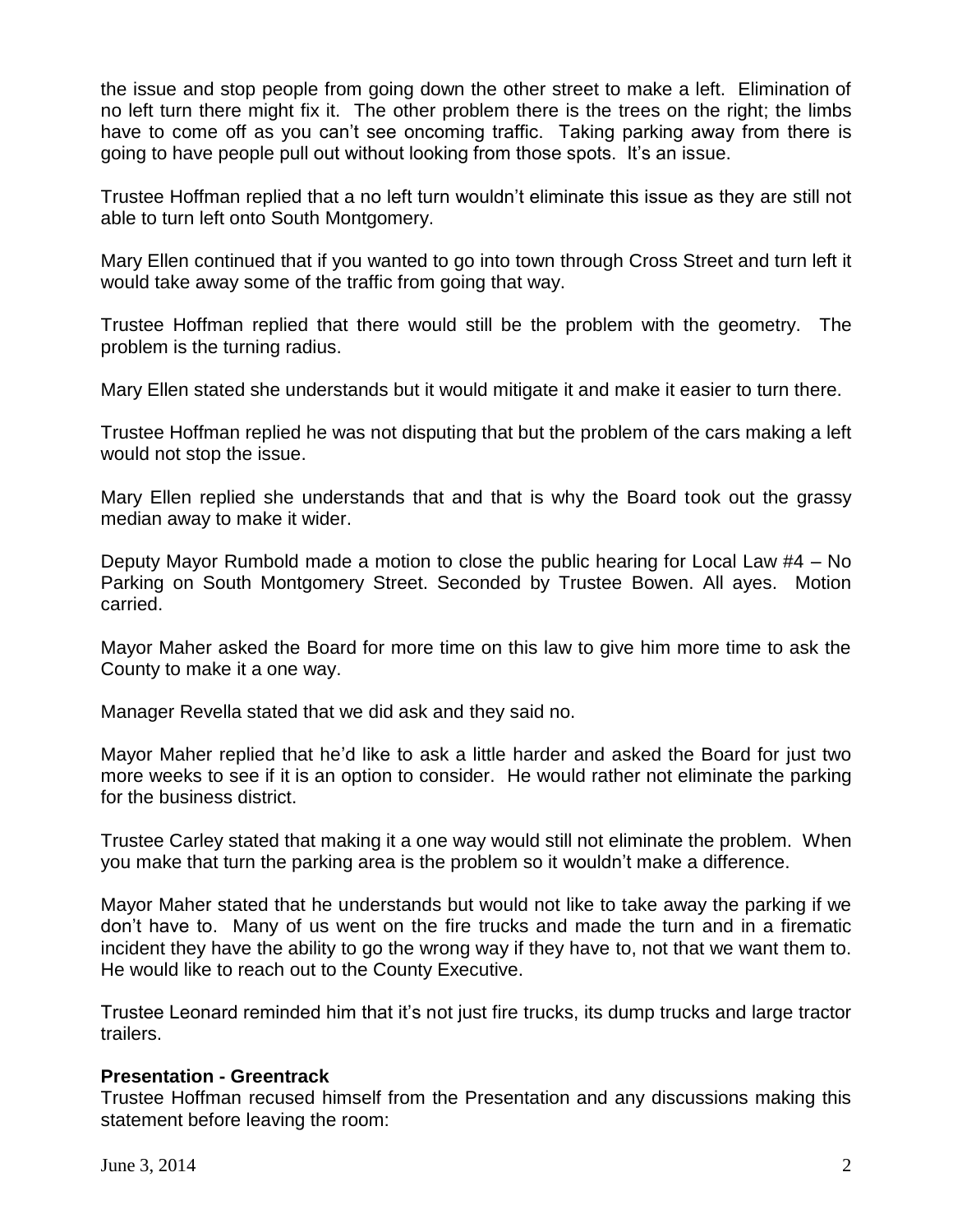"I am publicly recusing myself from Board discussions, deliberations and voting on the resolution of support for the proposed Stewart Airport Casino. In my professional capacity as a consulting engineer, a municipal client of my firm is considering whether to support an application of a competing casino. I have discussed my personal situation with the Mayor, Manager and Village Attorney and, although a conflict of interest does not exist per se, and my ability to make impartial decisions in the public interest is maintained, I believe my participation in discussions could be perceived as improper. As such, I will remain in audience as the Board considers this matter."

Charlie King, Consultant for Greentrack, explained that he is proposing to put a world class destination at Stewart airport space. By referendum the gaming selection committee can choose up to 4 sites throughout NYS. Let's assume there would be 4, they would generate a certain amount of revenue that would be taxable. That money would be used for education and property tax relief across the state. A county fortunate to be selected for this project would be receiving additional revenue that comes to the county and the municipalities. They are proposing a 14 story 315 room motel, a 120,000 square foot gaming room with slot machines etc., a 2,000 seat auditorium for entertainment and local communities to use, a resort spa and health club and a variety of retail, restaurants, and shops. Half a billion dollars would be put into this with lots of jobs, approximately 1,800 union construction jobs temporarily and dozens of partnerships with local organizations and businesses. They have already gotten support from the Town of New Windsor and are hoping to get support of the Village of Walden. One component to get selected is to have broad based support in the area. If Orange County got behind one facility he is confident the governor would support the notion of having one world class destination facility in OC. He hopes for the Board's support but if not urges you to consider one in this county as there are several proposals.

Deputy Mayor Rumbold explained that she has been to Atlantic City and has to say that while interested in promoting the positive side of economic tourism there is also ancillary issue that come when you have places like that; 2 blocks off Boardwalk you can see it. Her concern is who else is coming along with the casino and resort. Who will provide the financial help in that buffer zone? The burden will likely fall on our tax payers for more police, more schools, etc. What happens to areas like ours when this goes in?

Charlie replied that it depends on who is doing it. Greentrack is a community oriented company based in Alabama in the second poorest County. The County was in bankruptcy when Mr. Wynn took over and made it a top performing County in Alabama now. You raise a valid question. We do have to be aware of law enforcement, gambling and alcohol addictions, and our job is to provide the maximum amount of support to deal with these issues. Working with government and community organizations to make sure there is as little issues as possible.

Mayor Maher asked about any discussions there might be with the possibility of Metro North Rail going into Stewart with this project.

Charlie continued that there are of course some issues we weren't aware of in the area. One is the MTA rail extension coming from airport to connect other communities as well. Greentrack is very interested in doing that to get that done but also other ideas that you may have. He has heard about helping improve the infrastructure and education. Creating classes at a certain age with a parallel track if kids want to be in the profession of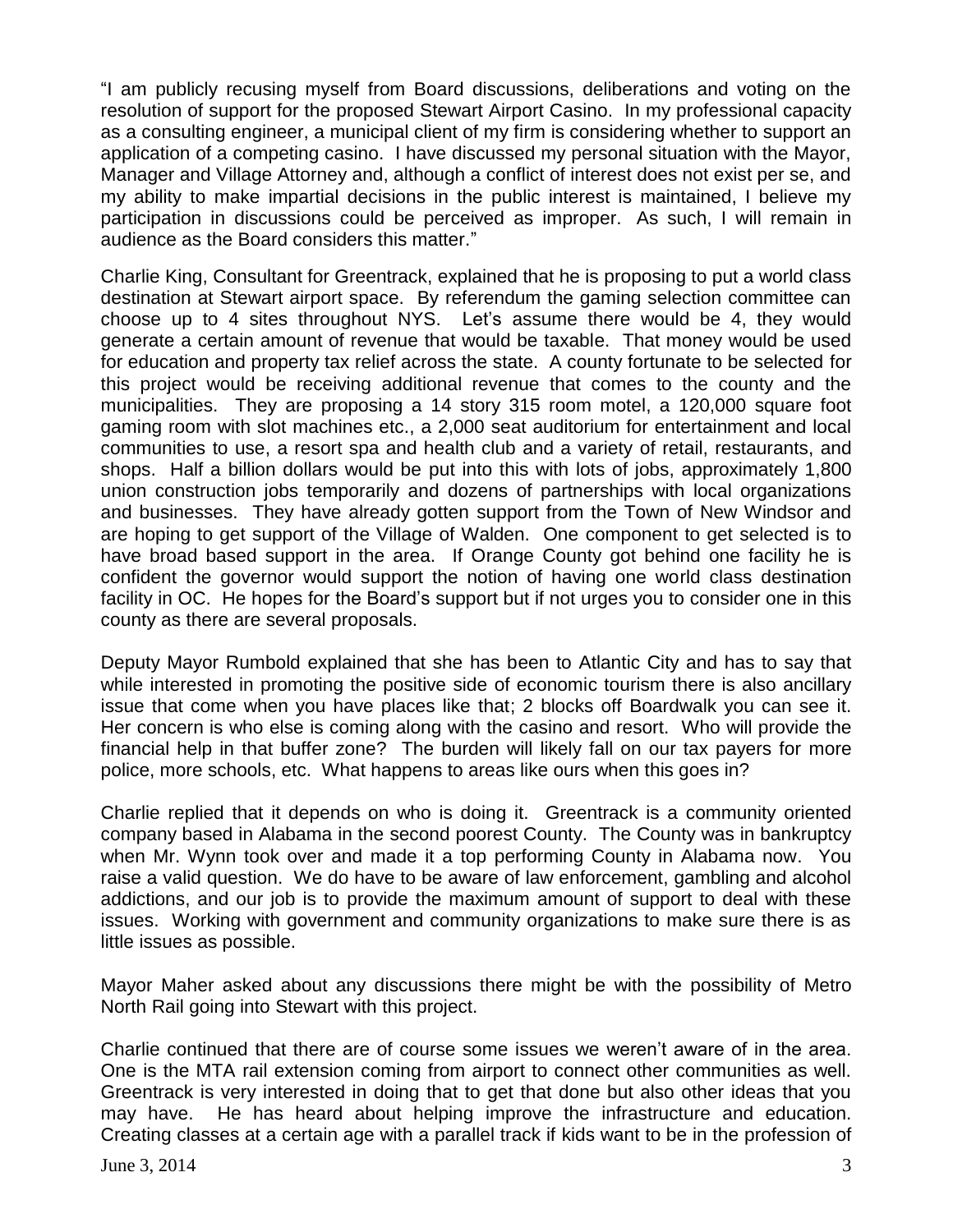PR, entertainment, security, etc. there are possible career tracks available. How do we creatively embed that into our younger generation? Our kids get educated and then move elsewhere for better jobs. We want to keep them close. They are very interested and would love to work with you to get that done.

Trustee Leonard asked about expanding the rail connection. Benn trying to get money to develop shuttle service between Walden, Montgomery, and Campbell hall station. Currently Senator Mahoney is looking at that. If you were able to bring in the Maybrook spur and connect to Stewart that could work for everyone.

Charlie replied if you had information on that that you could share he would love to see it.

Mayor Maher stated we have a phase one study John can get to you.

Charlie stated that there are wonderful things we can do but other things we want to avoid. We are very interested in maximizing the upside which is the economic advancements and that will only happen if we get this right. It can't be a stand-alone project, it must be connected to the community; it wouldn't make sense that way. Greentrack is not a corporate culture.

Deputy Mayor Rumbold asked how someone in Alabama ended up in Orange County NY with this idea.

Charlie answered that they first were looking at potential sites in NY and they were looking in Seneca County but in December we were in Rochester and he has had the benefit of coming through OC and asked the CEO Luther Wynn if he had thought about OC as a place. After explaining area which has great communities and some wonderful advantages not only geographically and economically but also have places that have challenges such as Newburgh. The legislation is all about putting a facility like this in a place where it would benefit the community as well as be a great destination resort. He found that OC has a wonderful balance of possibilities and tough challenges that if you do this you can begin to turn communities around which is ultimately the reason we picked Orange County.

Trustee Mishk asked if you build there we will be impacted so would there be support for us as well as the communities you already have support from such as New Windsor.

Charlie replied yes. It's a two-fold answer where the revenue comes in that will benefit the Village but secondarily they are interested in things beyond what is required. The want to have a regional impact and looking to be helpful to Ulster and Dutchess as well. Strategically they feel they have the best site at Stewart but also the politics of it makes it a great place because we can get the widest array of people to support it.

Brian, 16 Bergen Avenue, asked where exactly at the airport the facility is proposed to be.

June 3, 2014  $\frac{4}{3}$ Charlie showed a map and described that it is near where the barracks are which would be taken out and the hill there. Basically across the street from the airport. Jet blue is excited about our proposal as it will reenergized the airport and increase their air traffic. Currently it is their worst performing one in the nation at this time. Creative thinking may come up with ways that will create more positive things for Stewart as well.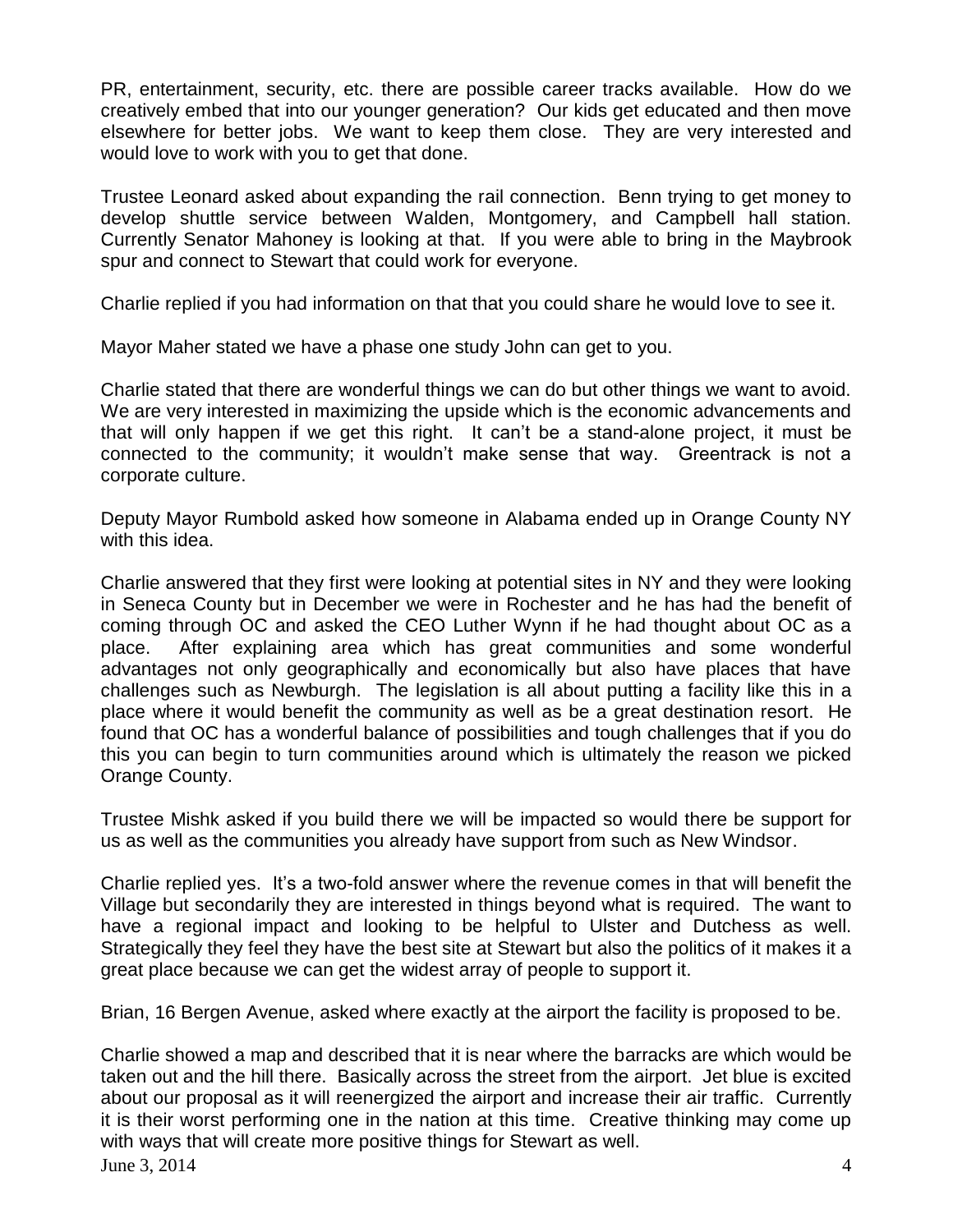Manager Revella stated that they would have internships in local high school students as well.

Charlie stated that the goal is that they want the jobs to be homegrown, not outside the area at all. For all of us and our kids coming up and prepare those ideas as well through the school coming up with classes but also internships. It would create many opportunities for kids.

Becky McNally, 52 Oakland Avenue, asked what their time frame was and how would the wetlands be affected or protected.

Charlie replied that the faster you can begin the better it is. We are fortunate that we could be shovel ready by the end of the month. Wetlands are one of the reasons we chose Stewart because we don't want to disturb it at all. 40 acres of undeveloped space will be left so we won't be bothering the wetlands at all if we do this.

Jessica Metzger, 4 Gracewood Court, asked Charlie to confirm that GreenTrack currently operates one resort in Alabama.

Charlie replied that yes, there is one place in Alabama but we need to build a world class facility with gaming operators that we will be announcing in the next 48 to 72 hours. They are working with operators who work with Hard Rock Café and some of the operators and investors who will be working with us have built and run these types of places that are world class as well.

Jessica continued that her question was about the location of casino now has a population of about 3,000 people. She can't imagine there are many competing school districts or Police Departments competing for the project. You are proposing to come to our community with a much larger project than in Alabama, so she would like to know what you have done since December to show our County what you can propose? She feels this is something our community should vote on tonight without any documentation.

Charlie stated they have provided documentation which is on their website: [www.gamingforny.com](http://www.gamingforny.com/) and you can see the video presentation as well. Take a look at what we have done already which is one way to gauge. They are unique in many of the competitors in their company culture. In Alabama for example, a housekeeper earns \$42,000 per year and we pay top of the line with top of the line health care. You should know that Mr. Wynn is an African American guy who started as a part time security guard and worked his way up. We have a strong commitment to community and workers at Greentrack. Green County is smaller than many places in NY but he has offered scholarship money to anyone who graduated from any Green County High Schools.

Jessica asked what the largest city population closest to their facility is.

Charlie replied most likely Birmingham Alabama which has 242,000 population.

Jessica asked if they had any studies of the area since they opened showing the impact on local crime prior to the casino and after.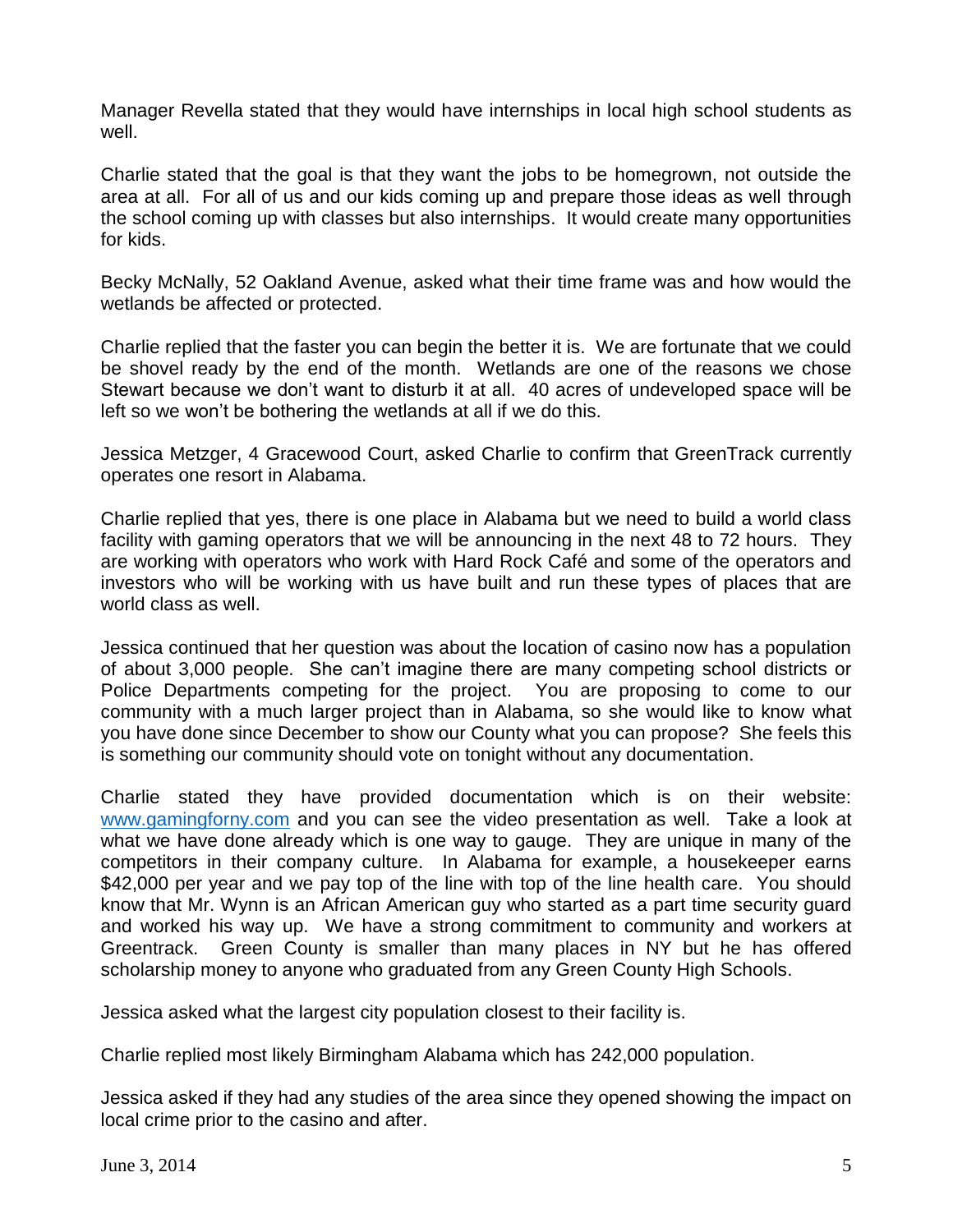Charlie answered yes, that is on the website never had a bad situation at Greentrack.

Jessica asked how many miles Birmingham was from their facility.

Charlie replied about 45 miles away.

Jessica commented that it is not an 8 minute drive.

Manager Revella commented that most of the applicants throughout the state won't be the operators they are just partnering with the applicants. Only a few will be owners and operators.

Jerry Berger, Liberty Street, stated he was against casinos for OC. Sullivan County has been after this for years, you don't have to ask those people, they already want it. All the sudden OC got into this the last minute and he doesn't think it's a good idea.

Mayor Maher stated that he recommends the Board wait two weeks to get documentation to the Board and have on agenda again. We should think about it and have time to reach out to Charlie with any questions until the next meeting.

Charlie stated that time is of the essence as the application has to be complete by June 30th .

Trustee Carley asked if in order for you to bid you have to have 100% support.

Charlie replied no, but it helps and we want to show our commitment is to the community and want to reflect that in our application.

Trustee Carley commented respectfully, this didn't come up overnight, so why so late are we hearing about it. He heard about it in the news but not so much, so why not talk to us a month ago or two months ago.

Charlie replied that there was a perception that OC was not in the running and some thought this was a place that didn't have a chance to be selected for a variety of reasons. Some would argue that there are some in Ulster and Sullivan Counties that have been pushing for years for this which lead to this perception. We were actually the first group to come to OC and select our space and research and come here. There is a way for Sullivan and Orange County to receive two for the four sites and that our site doesn't conflict with the Sullivan site as other sites in Orange County might. He respectfully disagrees with that. Make no mistake that people are coming to the realization that Orange County provides same sort of challenges that Sullivan does. If someone wants to tell me that the City of Newburgh is somehow better off than any other place in NYS then he would be happy to speak with them. He fees the City of Newburgh is in desperate need of help and one of these things done right could make a dramatic change in a community that hasn't had a chance for generations.

Trustee Leonard asked if Port Authority has signed on or supporting this project.

June 3, 2014 6 Charlie commented he couldn't speak for them but it is fair to say that they are excited about their proposal.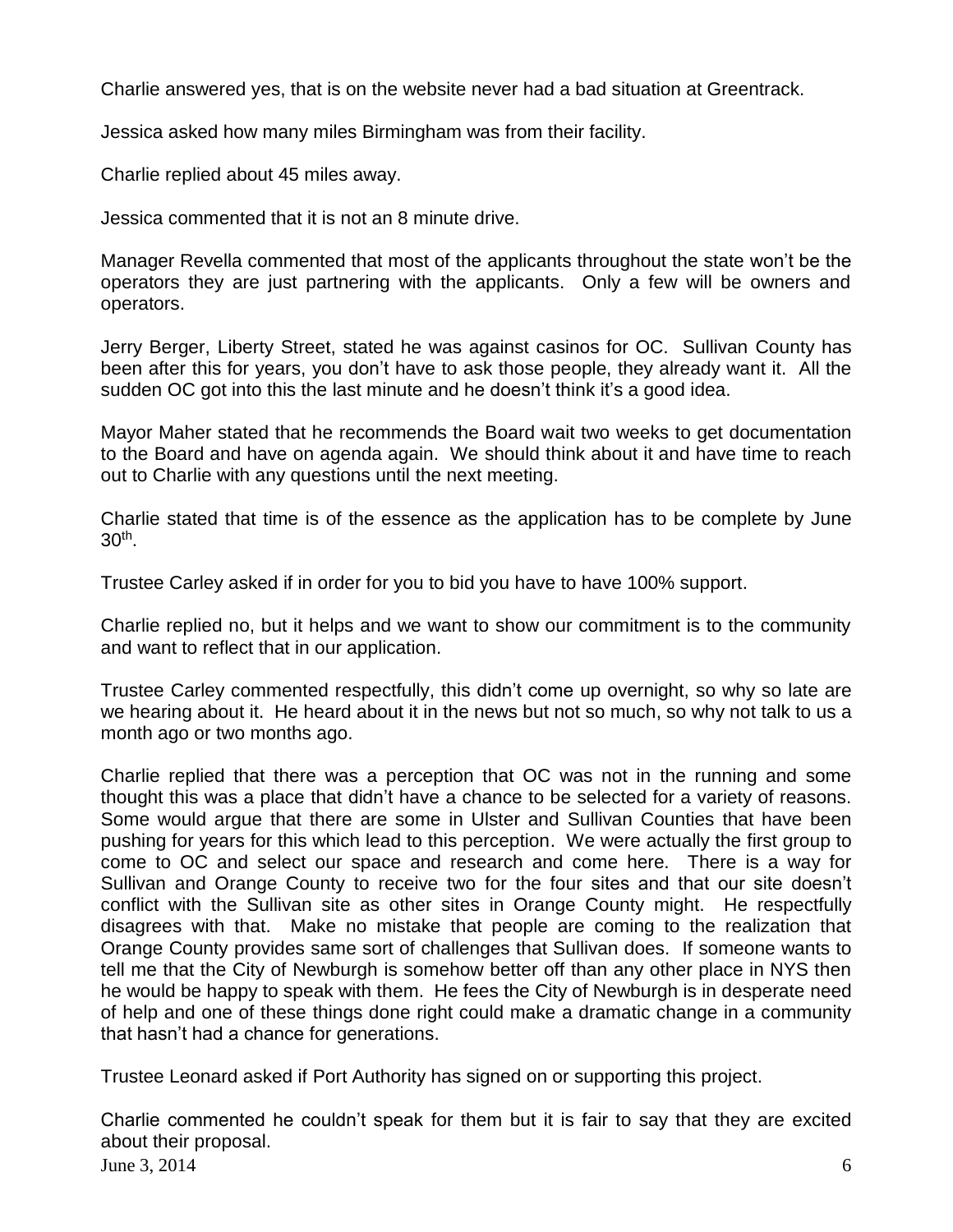Mayor Maher told Charlie we would be in touch and thanked him for his presentation.

Trustee Hoffman re-entered the Board room.

# **Village Manager's Report**

- New fiscal year has begun so we are getting proposals for the year and lining up everything and closing out the prior year. Should have a report by next meeting on that.
- He has had correspondence with Orange County regarding Sales tax. There was a dip this year in sales tax revenue across most of the Southern Tier and they didn't say why it happened.
- Bradley Lane water line is nearly complete, down at the sewer buildings making connections there. Keeping progress on the belt filter press room and getting that ready also.
- Hannaford site is nearly complete and will have their grand opening on June  $14<sup>th</sup>$ . Sporting goods and wine and liquor will have their opening shortly after. They may also have their own grand reopening ceremony.
- He attended a briefing on some additional heroin arrests we made including 5 arrests attributed to Walden's work. There will be more in the future.
- Part time police officer and part time dispatcher interviews completed, going to try and fill those positions shortly.
- Met with our Village Engineer regarding sidewalks and curbing improvements. The Board did approve some improvements and we are looking at Highland Avenue, Jessup Street, Woodruff Street, and Wileman Avenue as well as a few other small sites in the Village.
- Been meeting with department heads and our Village Treasurer regarding year end.

Trustee Hoffman asked about the Landlord Registry Law and asking him to reach out to a Special Prosecutor to get him to come see us.

Manager Revella replied he will likely have an update at the next meeting as he is having a meeting about that.

Trustee Hoffman stated he would like to participate in that process.

# **Approval of the May 6, 2014 Minutes**

Deputy Mayor Rumbold made a motion to approve the May 6, 2014 minutes. Seconded by Trustee Leonard. 5 ayes, 0 nays, 1 abstention (Trustee Hoffman). Minutes approved.

# **Trustee's Committee Reports**

**Town of Montgomery & Library Board liaison – Trustee Leonard**

Trustee Leonard stated he had nothing at this time.

# **Village Clerk & Village Treasurer Liaison – Trustee Bowen**

Trustee Bowen stated he had nothing to report at this time.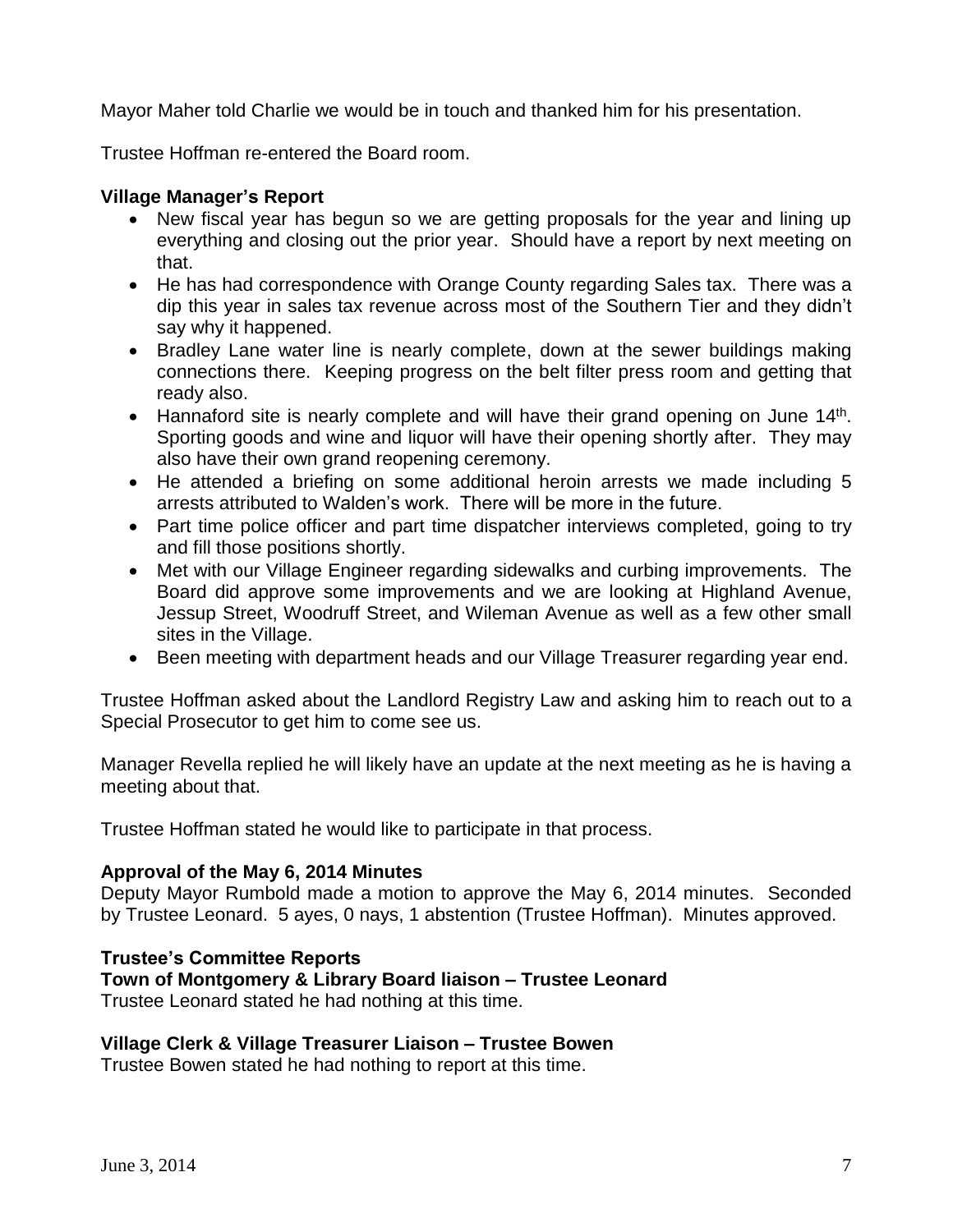# **Police Department Liaison – Deputy Mayor Rumbold**

Deputy Mayor Rumbold reported that foot patrol will be back on schedule in June. If you look at the attached schedule it will show you where we will be filling the foot patrol hours. Going in September to a Missing persons training that will focus on people with special needs that go missing. We will be purchasing street cameras one in last fiscal year and other one in this fiscal budget. Still doing stop DWI road checks, so be warned.

## **Planning and Zoning Boards as well as the Building Department Liaison – Trustee Hoffman**

Trustee Hoffman reported that he spoke to Building Inspector today to discuss Hannaford and the final things they need to do to get their CO. They are on schedule for 2 weeks and things are going smoothly. The hot topic issue is the proposed Auto Zone topic. The Planning Board had a public hearing on this topic and it was well attended by residents. He wanted to commend the Planning Board on their efforts. It's a difficult balance of the public and they worked hard to listen to every side and deserve a lot of credit. It was on the agenda last night and the Board is waiting for information to be reviewed by Planning Board Engineer. The developer submitted information on the traffic impact and several other topics which is on the next agenda possibly for action for the Planning Board.

## **Recreation & Parks Department, Emergency Services, and Valley Central School Board Liaison – Trustee Carley**

Trustee Carley stated with regards to the school board, the budget passed on May 20<sup>th</sup>. Recreation & Parks Department reports tennis is going well, June 15<sup>th</sup> flag football begins, summer camp registration is next week, the beach permit is done and will open 6/16, Parks Department is working hard to keep up with the ground maintenance of all the facilities. SYLA applications are available now and the last movie night was great and very well attended. The next one is 6/14 showing Monsters University. Farmer's Market will be in Village Square on Thursdays this year beginning 6/19/14 and will run through October 2<sup>nd</sup> from 2-7pm.

Clerk Bliss added that we are in desperate need of a Produce vendor for the market as the one we had recently backed out. Without a produce vendor we don't have a farmers market. Please send any information to the Village Clerk for any possible produce vendors.

# **Village Justice and DPW Liaison - Trustee Mishk**

Trustee Mishk stated he had nothing to report at this time.

Mayor Maher stated there was one addition to the agenda tonight, a private property request for 32 Overlook Terrace on as a discussion item as well as an Action item to award the bid for the James W. Olley Park Pavillion.

### **Public Comment on Business of the Board**

Jessica Metzger, 4 Gracewood Court, asked about the possible resolution regarding the Orange County resort and casino and which location it was in reference to.

Manager Revella replied it is the one proposed to be across from the terminal at Stewart.

June 3, 2014  $\frac{3}{2}$ Jessica asked the Board to think about this. She feels this is putting the cart before the horse. She understands there is a time frame for the company but they should have come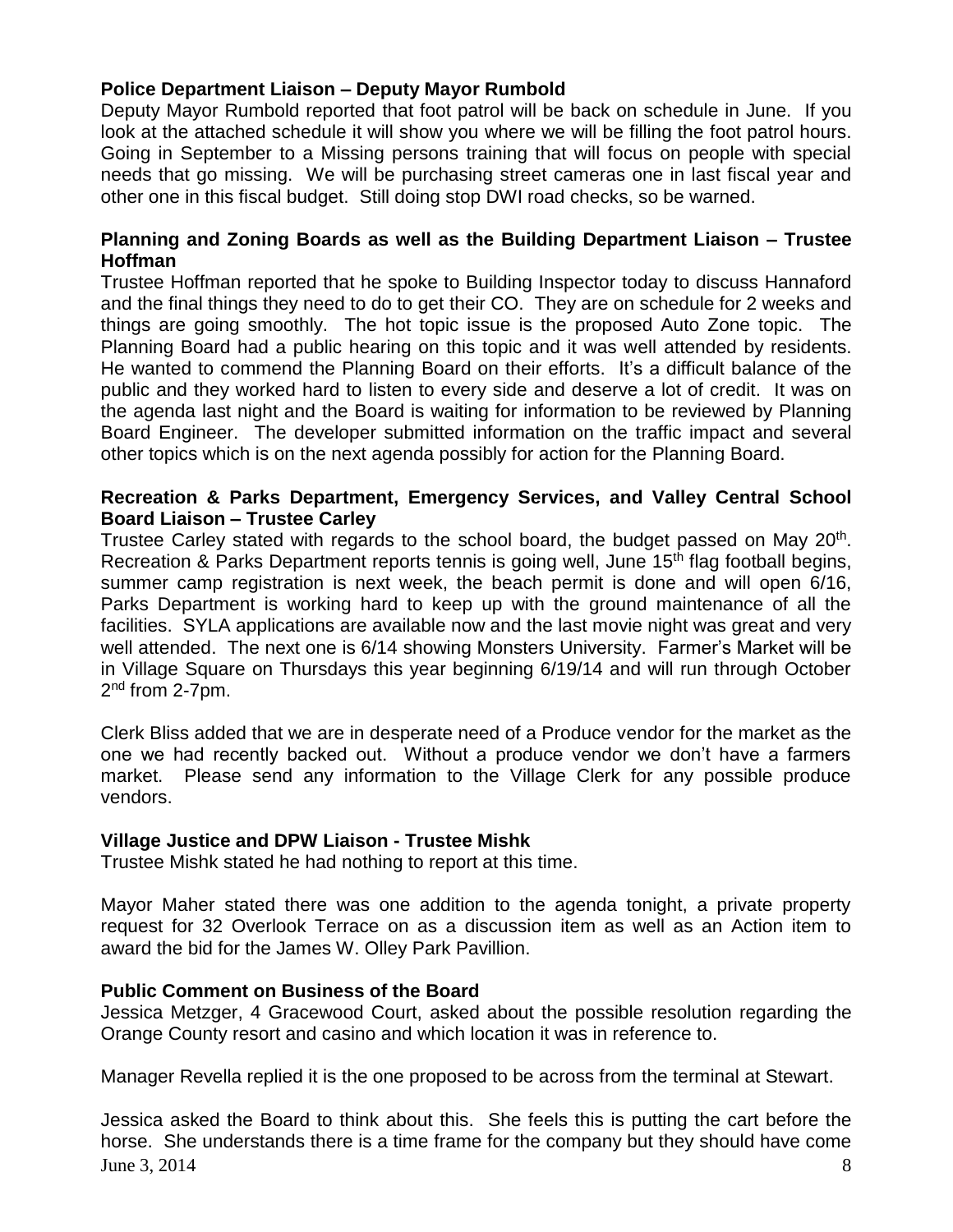here sooner and she would say the same for any other sites. Where they have their casino the population is less than 3,000 people so naturally there are not a lot of people there applying for a job so they will pay the high rates for jobs there. Here there will be hundreds of people applying so it will likely be different and a lower pay scale than what was presented tonight. She asked the board to make sure they got a lot of information on the crime stats, census, dynamic of the population, and highway studies. She would like to know what would be going on 8 miles away from us prior to giving anyone the support of our beautiful Village. She requested that when there is an action item or discussion item added after the agenda is posted, can you update the agenda to correspond with the minutes. It's not easy to search things because they don't match up.

Mary Ellen Matise, 21 Clinton Street, commented about the historic marker application wording is in the packet. She sent the supporting documents so they are reviewing and show that we are going to do it. She is looking for the approval to submit the application.

Mayor Maher announced that the RFP will be out next week to the next Board meeting so it can be submitted for the  $3<sup>rd</sup>$  party utility for the Board to review.

### **Action Items**

#### **Hearing Request – 33 North Montgomery Street**

Deputy Mayor Rumbold made a motion to set a hearing for 33 North Montgomery Street for June 17, 2014 at 6:30pm or as soon thereafter as could be heard. Seconded by Trustee Bowen. All ayes. Motion carried.

#### **Resolution 1-14-15 – Lustig Court Name Change (amended)**

Attorney Donovan stated that when he made the original resolution to change the name, that he inadvertently changed the whole length of Old Orange Ave., not just the dead end portion which was intended. This is an amended resolution to correct that error.

Deputy Mayor Rumbold made a motion to approve Resolution 1-14-15 – Lustig Court Name Change (amended). Seconded by Trustee Hoffman. All ayes. Motion carried.

Manager Revella stated that once 911 makes changes we will adjust the street signs at the corner.

#### **Historic Markers Grant Application**

Deputy Mayor Rumbold made a motion to authorize that the Village Historian and the Village Manager can apply for the grant for the 2 additional Historic Markers to the William G. Pomeroy Foundation. Seconded by Trustee Mishk. All ayes. Motion carried.

### **Possible Resolution regarding the Orange County Resort and Casino**

Mayor Maher reiterated this has been tabled until the Board has had time to review all the information on this topic.

#### **15 Walden Estates Road Agreement**

June 3, 2014 9 Attorney Donovan explained that this was approved by the Board in November. It is for construction of a retaining wall, to construct a new wall which is partially on a Village Easement. The property owner first went to the Building Department and then to the Village Engineer due to the extent of work involved. John Queenan, Village Engineer, reviewed the plans last year and had comments about them. The Board in November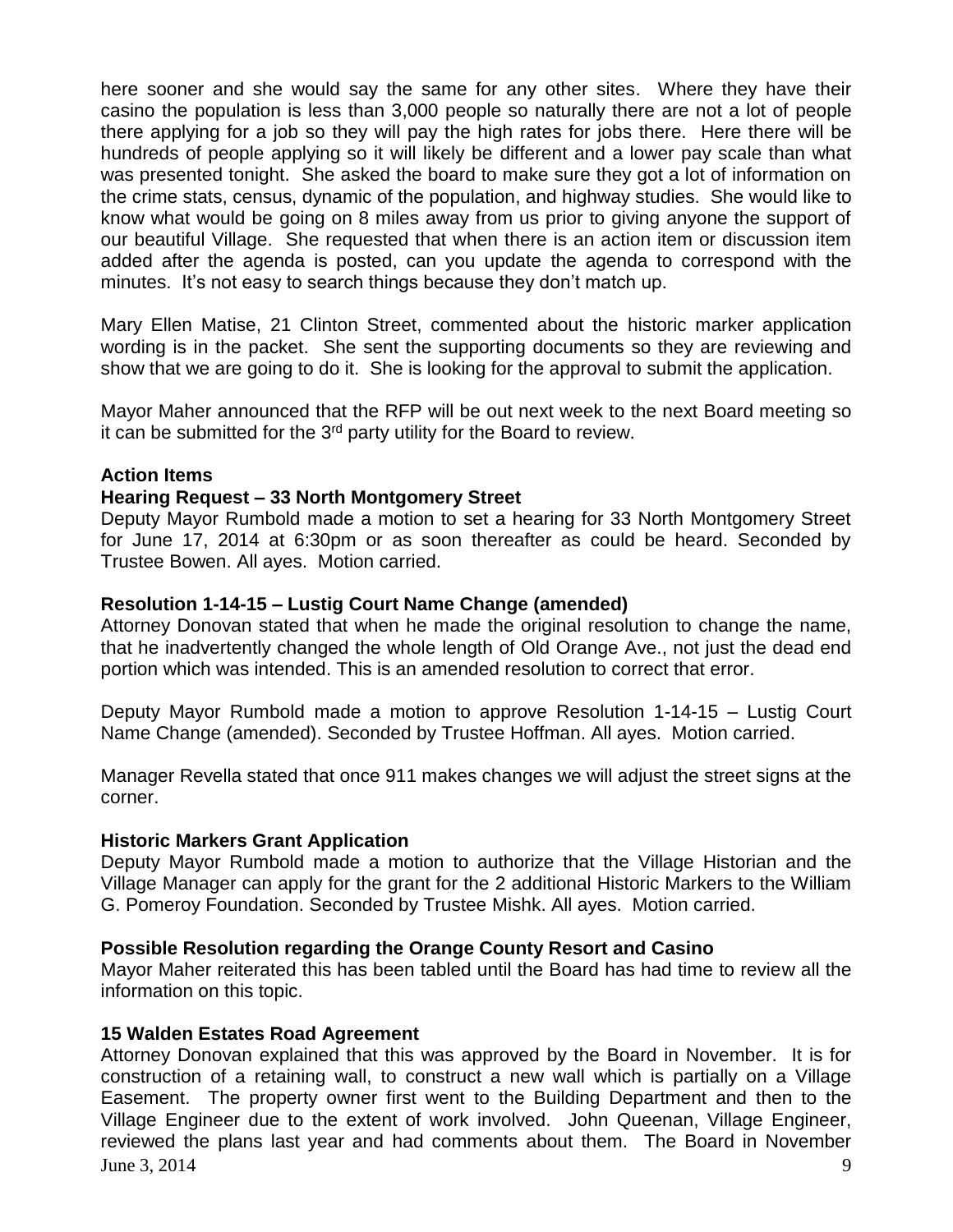adopted a resolution approving the construction of the retaining wall subject to compliance with the Village Engineer's comments and subject to compliance with an agreement prepared by the Village Attorney. The agreement basically provides that no costs will be incurred by the Village, there will be no responsibility for the retaining wall by the Village in the future, the Village will be held harmless if any injuries are incurred, and that it will not adversely impact the purpose of the easement which is to provide drainage. The applicants need to provide new plans in response to the comments, those were delivered to John Queenan in March and he then submitted a new memo dated May 5, 2014 which showed new needs to be complied with. He has made an agreement describing the terms just outlined which was approved in November. He does not think this requires any further action from the Board at this time. It's approved based on the property owners complying with the Village Engineer's comments and then it is self-perpetuated.

Mayor Maher confirmed that there is not action needed because they already approved it based on the motion made in November, it's been approved; it just needs to comply with John Queenan's comments.

Heather Martin, 15 Walden Estates Road, states that she hasn't seen the agreement. She is thrilled to be at this point finally. She is eager to get it done. This is only half of her concern. The tank on the front side of the property that drains from the street into the tank and then down to the ravine. John Queenan asked that the wall be moved back to be against the ravine and the plan has been revised to meet that request. The problem that is not addressed even though she submitted it in writing and appeared at the Board meeting on June 27, 2013 is that her engineer came out and stated that regarding the tank was that the problem he saw was the man hole. She has paid two engineers have now that have told her that under the piping it was not properly compacted and has settled which is the cause of this problem. She provided a copy of this information in October 2012 that said the same thing stating that the dirt did not get compacted properly so the lip has lowered 3 to 4 inches. There was a repair done there before but it has since lowered again and needs attention. She is thrilled to spend money on the back side of the property but on the front side of the house where the significant erosion has created about a 4 foot drop over the last 15 years because of the issues with the tank she doesn't feel she needs to spend her money because of this erosion. She feels no one is addressing this issue. Her worry is that she will invest money in the back to benefit the Village property to preserve the back of the property but if the tank is not properly repaired she is spending a lot of money and she will continue to see the land drop lower and lower towards the back of the property. She has not received a response verbally or in writing about the attention to the manhole. She felt like she hit a wall. She spoke to the EPA and DEC who have told her there are requirements on maintenance of the tank. In 15 years it has never been cleaned. There was once a problem and it was repaired. Since then she continues to have sink holes that are 1-2 foot holes around the manhole. She feels the piping needs to be compacted and that fill dirt is not sufficient. If this is not done it will undermine what she is trying to do with this rather expensive retaining wall which is her concern at this point.

Manager Revella stated that he and the Engineer have spoken with her regarding what we can and can't do at the property and he has a plan to rectify whatever we can do around the manhole.

June 3, 2014  $10^{10}$ Mayor Maher asked for the Village Engineer to send a memo to the Board to update us about that.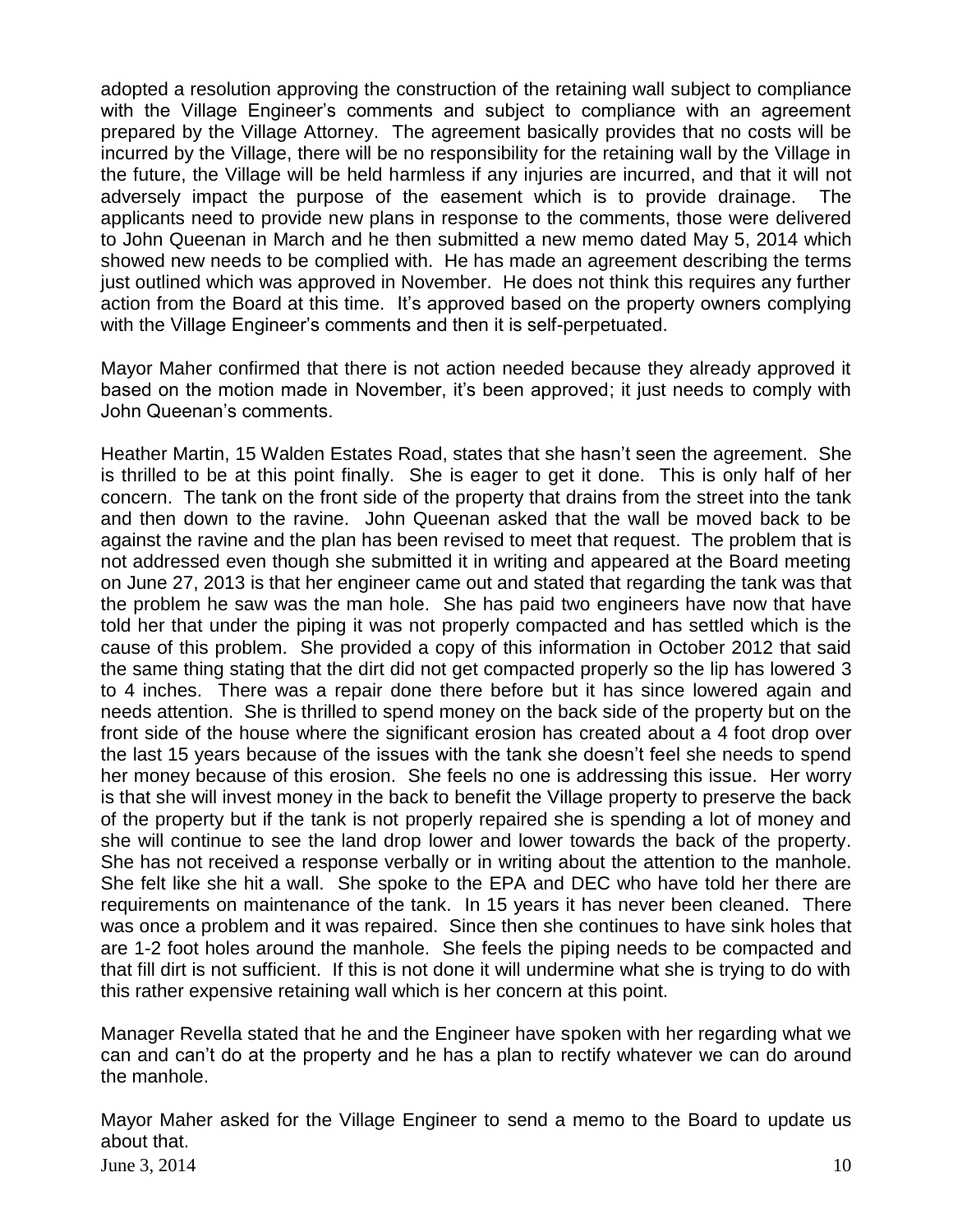Trustee Hoffman asked to see the letter from October 2012 that was previously submitted.

Clerk Bliss said she had it her office for his review.

## **Award Bid - James Olley Park Pavilion**

Manager Revella stated that this needs to be done by the end of July 4<sup>th</sup>, prior to the start of summer camp. This is the same contractor who did the last one which was done in less than 3 weeks last time. We budgeted \$30,000 so this is within budget.

Deputy Mayor Rumbold made a motion to award the bid for the James Olley Park Pavilion Project to Seldom Rest Construction in the amount of \$29,000.00 to be completed by July 4, 2014. Seconded by Trustee Hoffman. All ayes. Motion carried.

### **Discussion Items**

### **32 Overlook Terrace Request**

Manager Revella stated that Mr.Torres, property owner, submitted a building permit to put a shed on his property but Dean found it was on a Village easement so he declined the application. We aren't sure if it's active or not but it is a drainage easement with the swale that begins on his property.

Mayor Maher asked if an alternative location was suggested.

Manager Revella replied yes, Dean had given him a different location to put it.

Justo Torres, 32 Overlook Terrace, commented there is no specific reason they want it to be there, it is just that it needs to be 20 feet off the property line. He doesn't feel that the drainage easement doesn't do anything and doesn't see why it's there as it doesn't benefit him or his neighbor. He would like a variance to put it where the area begins. It's just a dip in the soil and he would like the Village to lift the easement.

Mayor Maher stated that we would need more details about that easement before they would be able to make a decision.

Justo continued that he feels it was put in due to the construction 11 years ago but now with the street, there is no need to have a drainage area.

Mayor Maher asked if he was in a rush.

Justo replied that the shed will be delivered on the 16<sup>th</sup>. He doesn't want to move it twice, but if he has to, then he has to.

Mayor Maher stated that they would not be able to act without that info. If it's a convenience issue just let us know. We will look into this a little more and we will put it on the agenda for next meeting.

Attorney Donovan clarified that when it is delivered it will not be put in the easement.

Justo replied no.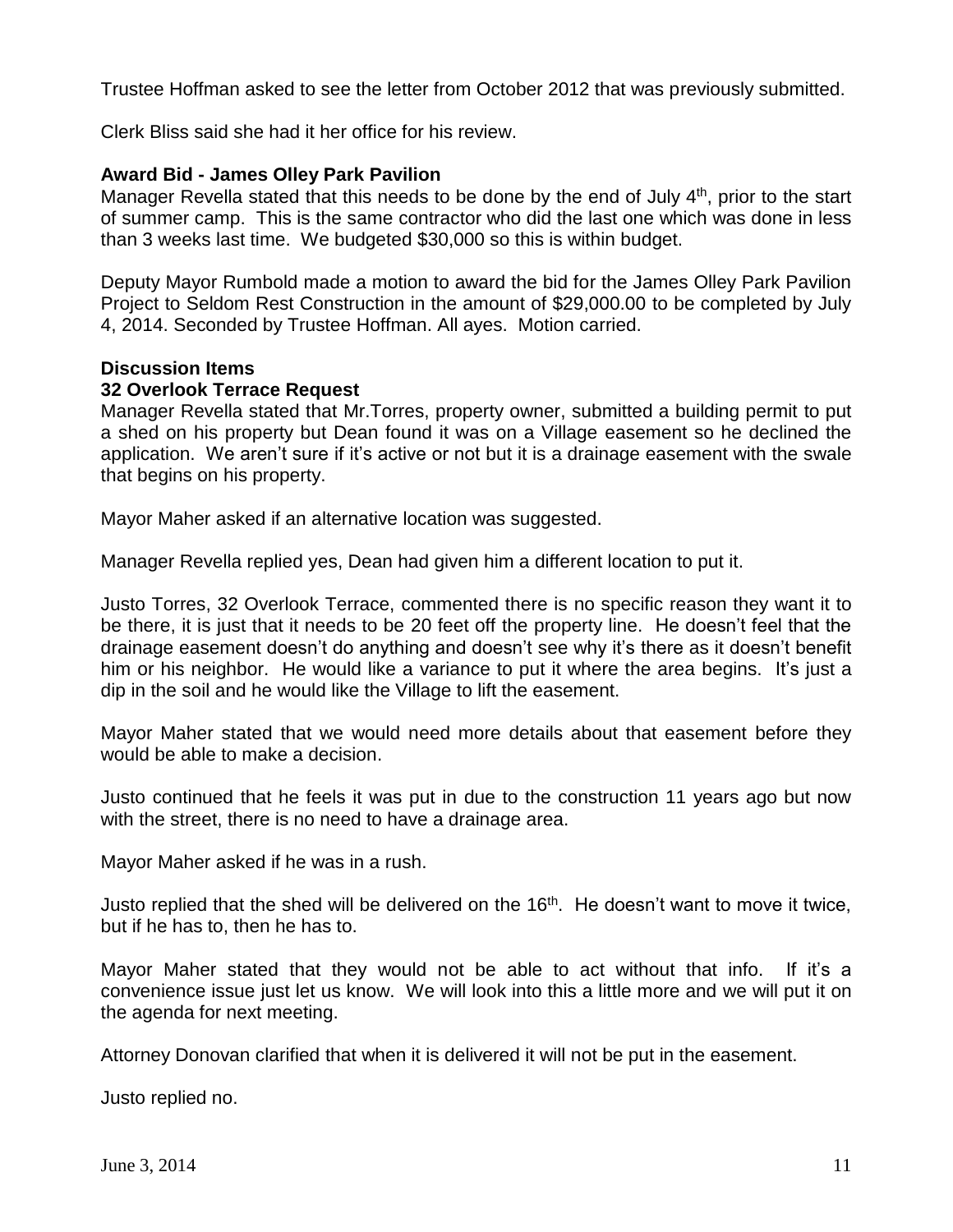Trustee Hoffman asked if he had to get a building permit to erect it and then come back for a 2<sup>nd</sup> permit if we take action on the easement.

Attorney Donovan stated that it may not be another permit fee just an approval if the Board grants the approval. He urged the Board to consider that should they approve this that anything you do does set a precedence. There are other easements in the Village so bear in mind others may ask for the same thing. If it's a good reason and not adversely impact drainage do it, just realize someone else may come and if you've done it in the past you may be obligated to do in the future.

Deputy Mayor Rumbold stated we need to find out if it's an active easement and the impact this will make on it first.

# **Public Comment**

Anita Vandermark, 76 Highland Avenue, even though the Times Herald Record and the Wallkill Valley Times didn't recognize the parade and memorial service Village did well. Looked wonderful and many came to celebrate. Thank you to the Recreation and Parks Department for the planting out in the square. She feels Main Street doesn't have enough flags out, what can we do about that? This is our 6<sup>th</sup> annual Flag Day ceremony on the  $15<sup>th</sup>$  and she would like to see stores on Main Street get their flags out to participate. Ethics Board has someone whose term is up and is not asking for an extension to the appointment as she is moving, so there is an opening. She would like to suggest Becky McNally for the position, and think she will make a great asset. TGIF at Stewarts is having a sale on Friday 6/7 for 5 cents off gas and a BBQ. There is a new dog groomer called Bark of the Town on Orchard Street where Flowers by Anita was previously.

Fred Stewart, 53 Albany Post Road, works with Gil Torres of 7 Sunny Place wants to be sure they understand what they need to do next for the  $3<sup>rd</sup>$  party utility RFP.

Mayor Maher explained that per our Village Policies it is recommended that when a service comes up like this we have a competitive Request For Proposals (RFPs) which will be back to the Board at the next meeting. John will present to us and if you have specific questions you can ask him.

David Sperry, 12 Overlook Terrace, asked if the gate by Hannaford is coming down off Albany Avenue.

Manager Revella stated they do plan on it, the property owner owns and maintains it.

David asked about the Rail Trail and that it's been over 2 years and the Town has not taken one step towards fixing the main problem.

Trustee Leonard replied that they took out the one that failed and put in another drainage last fall.

David continued that once again, he has complained about it since it happened that people think that it's in the Village so they believe it's our property and we aren't taking care of it. The Village wants to put a bridge up, a bridge to nowhere because we don't own the road on either side so where does this bridge go to, nowhere.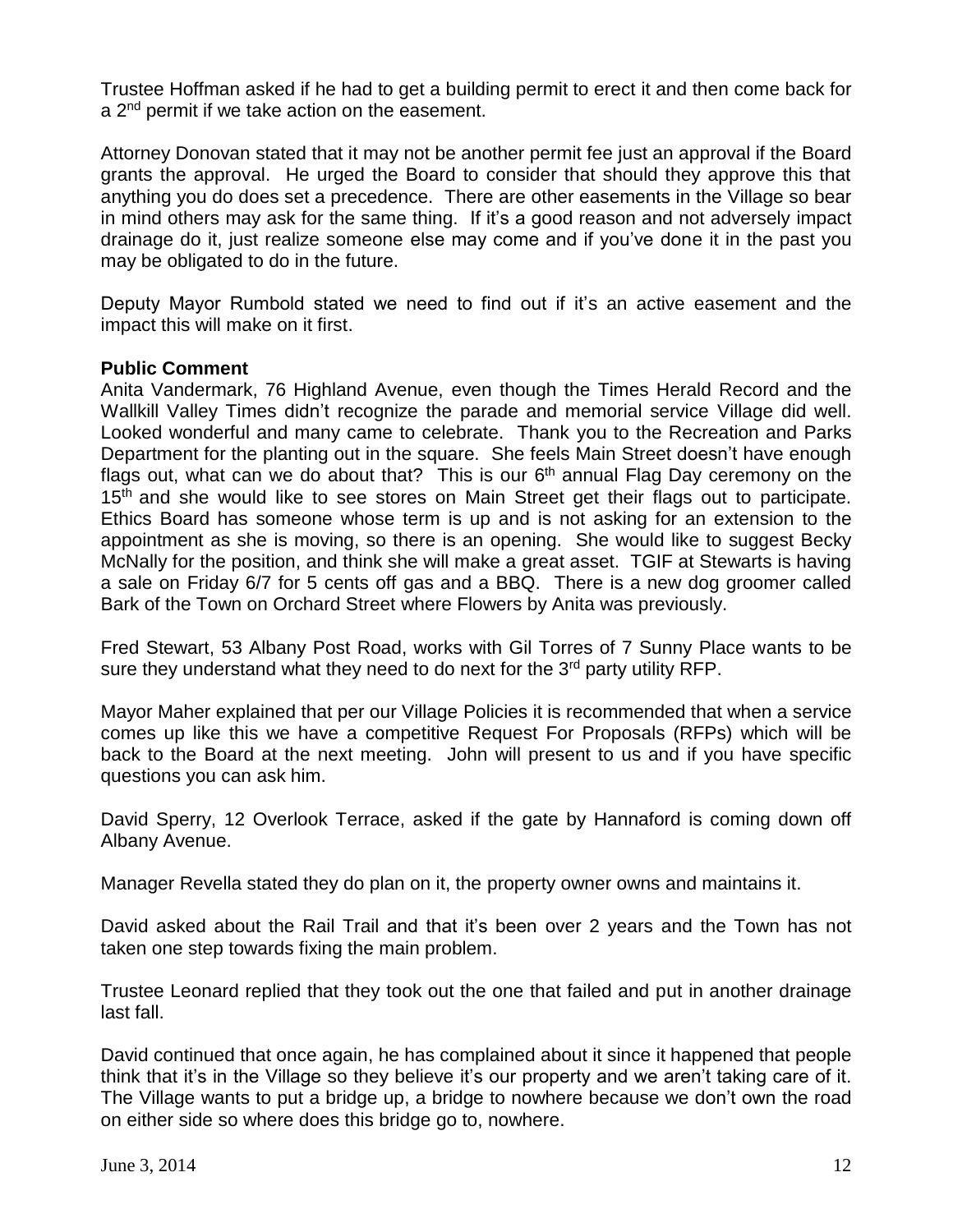Mayor Maher commented that is part of the negotiations taking place for the acquisition of that property.

David said there is no parking there. The Village needs to go to the Town and ask to fix it. Manager Revella replied that on 3 different occasions we have asked and we are told there is no money to fix it. They didn't apply for FEMA didn't think they could or should.

Mayor Maher reiterated that it should have been done with FEMA funds but they didn't apply said they didn't need it.

David asked about Wait Street and the number of cars going up there. The number increases from year to year. Can we get the data of how many cars it is from those surveys that are taken on the road?

Trustee Hoffman clarified that those surveys determine the peak hour of cars hard to make year to year comparison as it doesn't work that way. Intended to determine peak hour.

David continued that from 4 to 6pm the roads are terrible, the main roads so everyone is trying to figure out short cuts. Turning down grant cut through parking lots kids walking it's a disaster. Traffic study to help fix these issues or build up until something happens.

Manager Revella stated the last study was DOT in 2012 and the conclusion was that they have no answers for our problem.

David asked how we stop cars from turning down side roads. Over the years it has gotten worse. Perhaps we can look into speed traps to slow cars down.

Mary Ellen Matise, 21 Clinton Street, unveiled a photo of the Walden Elementary Schools' history club commemorating the work they did and the award they received. She announced that she will be presenting one at the moving up day ceremony for Mrs. Casillo who will be retiring after the 25<sup>th</sup>. She's been very supportive.

Nanette DeGroat, 80 N. Montgomery Street, asked for a fluoride update.

Attorney Donovan stated he looked into this at Trustee Mishk's request and he spent some time researching with the engineer also. Nanette gave him some information and as best as he can tell there are 3 separate standards and as best as he can understand the toxicology study issue, in order to be NSF certified the toxicology study must be approved annually. He asked the county health department to confirm that.

Nanette stated she FOILed that information last year and they didn't have one.

Attorney Donovan stated he is not an expert, but before NSF would certify they would have the toxicology study.

Nanette commented that each company has to have the study given to them as we have a right to have it.

Attorney Donovan replied that's not the way it is being explained to him.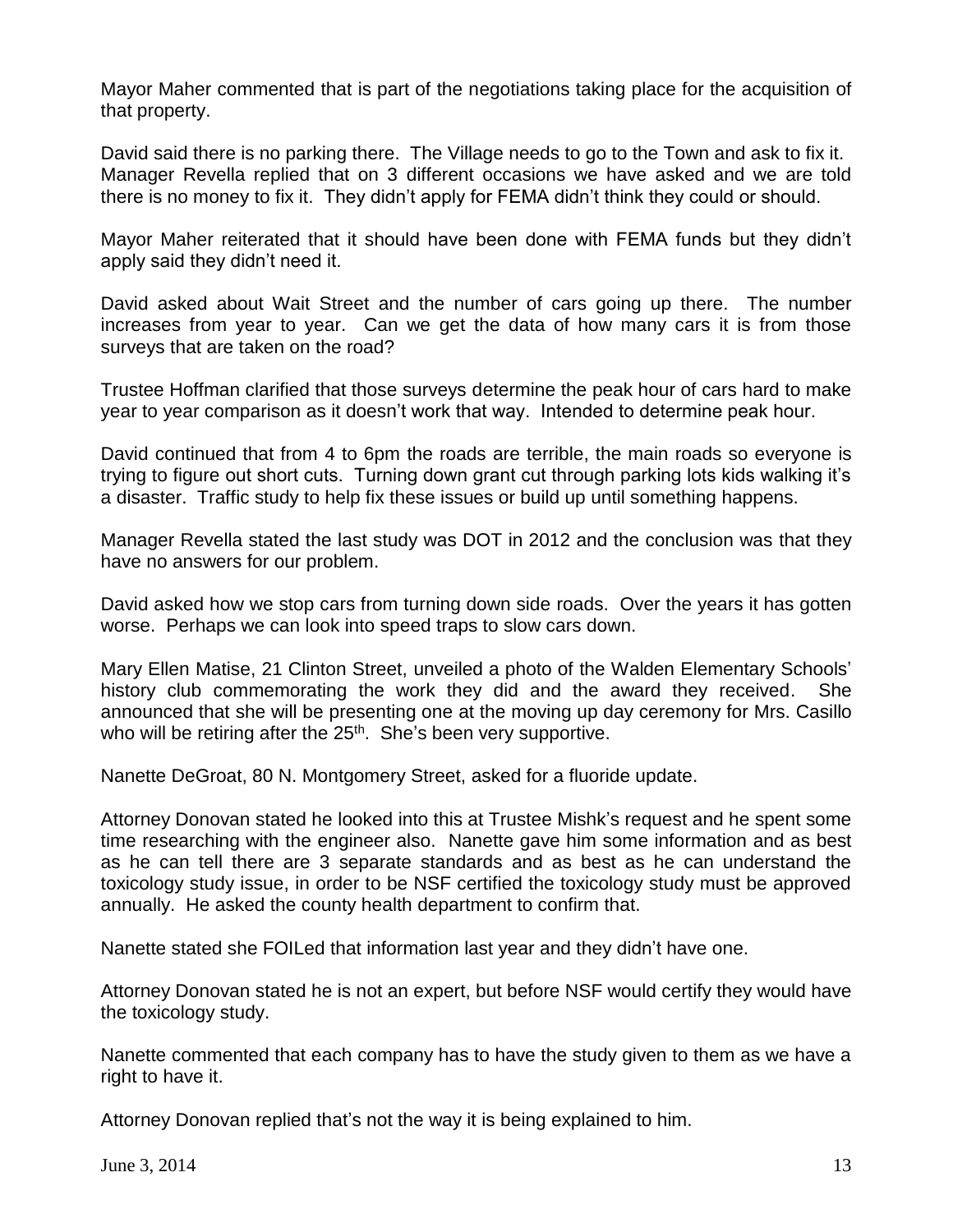Nanette asked why the Board wouldn't want to see a toxicology study done on what is being put in our water. It will prove what is safe and efficient. Why are we leaving that up to a company to say we did it right? Why aren't you doing that?

Trustee Mishk asked if they are required to have it why not from the company or agency who certified it.

Attorney Donovan replied he doesn't know if each time you produce fluoride if a new study must be done.

Nanette stated that there has never been one done but no one cares about that. We are part of the 10 state standard.

Attorney Donovan stated that NSF are standards but they are not adopted by NY legislature so it's not exactly the same. He wanted to emphasize that he is not an expert in chemistry. What he sees is to get NSF certified you have to have a proper toxicology report.

Trustee Mishk asked if the supplier has that certification why can't they provide the report and can we request one.

Deputy Mayor Rumbold stated we did that and we didn't get the toxicology report we got the MSDS sheets.

Trustee Mishk stated from what he understands from what Dave just said they have to have it so why can't we have it.

Trustee Hoffman stated that what he knows, the manufacture doesn't do the toxicology report; the NSF does it.

Trustee Bowen stated that there is a certification being done and we want that from whomever that is.

Nanette stated that the companies pay NSF to do this study.

Trustee Hoffman stated that he is not certain who is responsible for that but they certify it.

June 3, 2014  $14$ Nanette says she is not disagreeing, she agrees but the problem is that reading everything from the Thatcher Company and not one place does it say it's safe to drink. Not one place does it say it's effective to help with teeth. All types of companies produce food and name brands are better than non name brand. They are not held accountable for their product. Not effective because no one made sure the toxicology study said it was safe and effective. Not arguing to add it or not, just make sure the company you use is on the up and up and we had a toxicology study report done and we can read it. They say it's too hard to read which is bull, she can read. With regard to the Discover Walden Event, business owners are excited about it and we have about 15 different businesses participating. They are doing an expo type thing and have their grand reopening on that same day which will be the same day as the Thruway Sporting Goods. They are doing some marketing on this and each business has its own activity for the day. Gathering all info for each one and permits or approval will need to get that compiled in one fail swoop.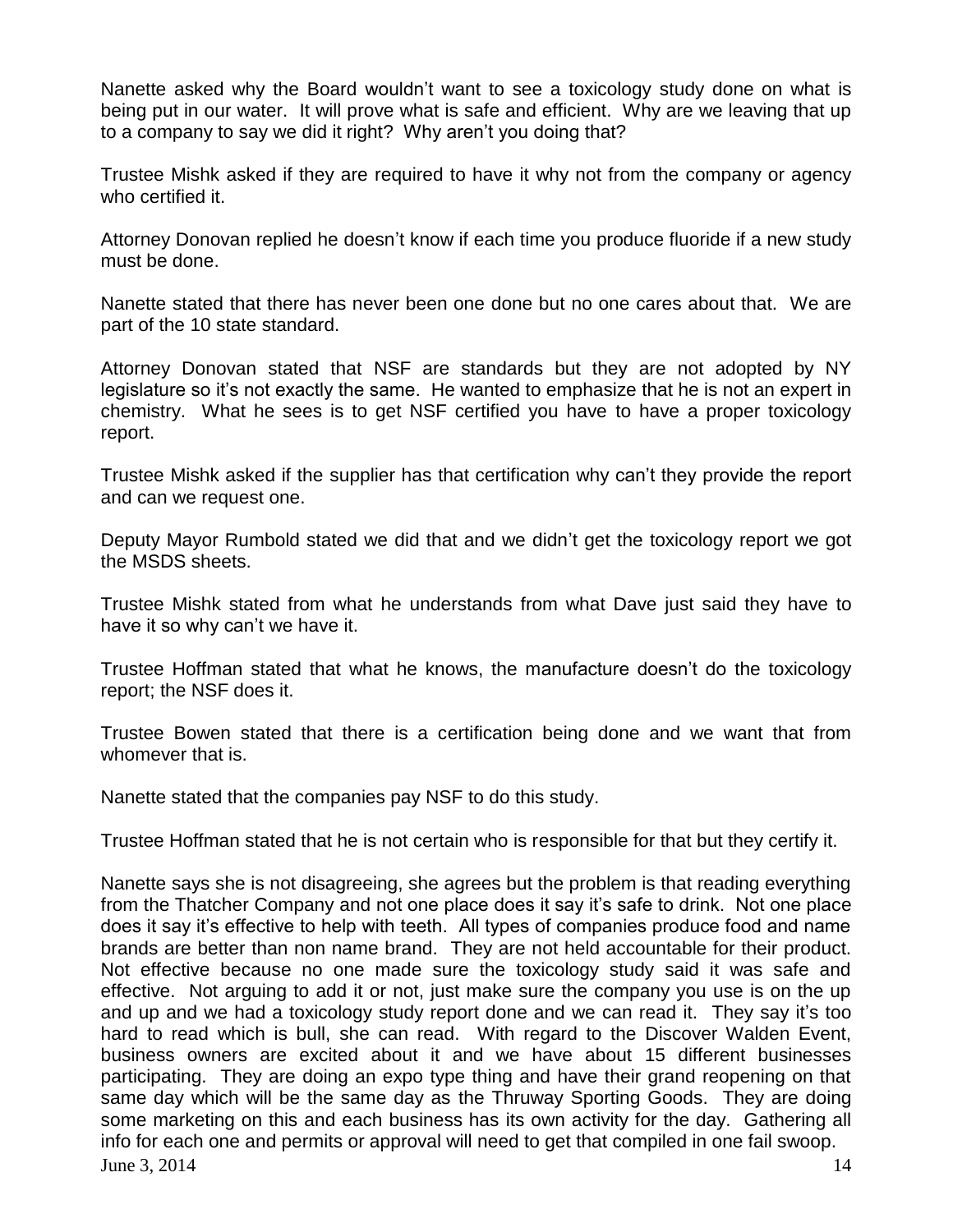Heather Martin, 15 Walden Estates Road, asked if she was allowed to ask for a written reply to the letter of October 2012 from her engineer siting the problem and suggestions along with photos. She told you her concerns but have no answers. Very valid concerns about the tank that hasn't been compacted correctly.

Mayor Maher stated that we've requested a written response from our engineer and then we can give it to you.

Heather asked when she will be responded to and how soon can she expect to receive the agreement to get it approved. It will be another year if she doesn't get something firm.

Attorney Donovan replied that with respect to the agreement, once it has been reviewed then he can mail it to you which should be within a few days.

Manager Revella stated he was not sure when John Queenan's memo will be complete but should be within the next 10 days. He may need to do site work

# **Payment of the Audited Bills**

Deputy Mayor Rumbold made a motion to pay the audited bills. Seconded by Trustee Carley. All ayes. Motion carried.

### **Correspondence**

Trustee Mishk stated he received a lot of emails on Auto Zone.

Trustee Mishk stated that the Planning Board handled a lot of yelling and disagreements. There are 2 sides of course to the story but one thing that stands out is there are different insurance agents who said the property values would go up Mr. Joseph said the values would increase because it will be a finished property and the homeowners said the values would go down. He made a suggestion to the Planning Board to call agents and realtors to see what the real answer is.

Attorney Donovan stated this is part of their SEQR review; looking at the economic impacts. You have to be careful with property values because it's a slippery slope as world events can affect values. You have to be careful of values because they are getting a snap shot in time not a forecasting. Not aware of any case law that allows Planning Board to approve/deny based on property values.

Trustee Mishk stated the homeowners are going to do that because they don't want them there but Mr. Joseph was very quick with an answer.

Manager Revella stated that may have been a comment.

Mayor Maher stated the homeowners don't want any additional development there.

Trustee Mishk stated the homeowners were very receptive of the improvements made there. The previous plan with the restaurant was going to be back further why can't the Auto Zone be there. Tenants will want exposure and not be seen in that area.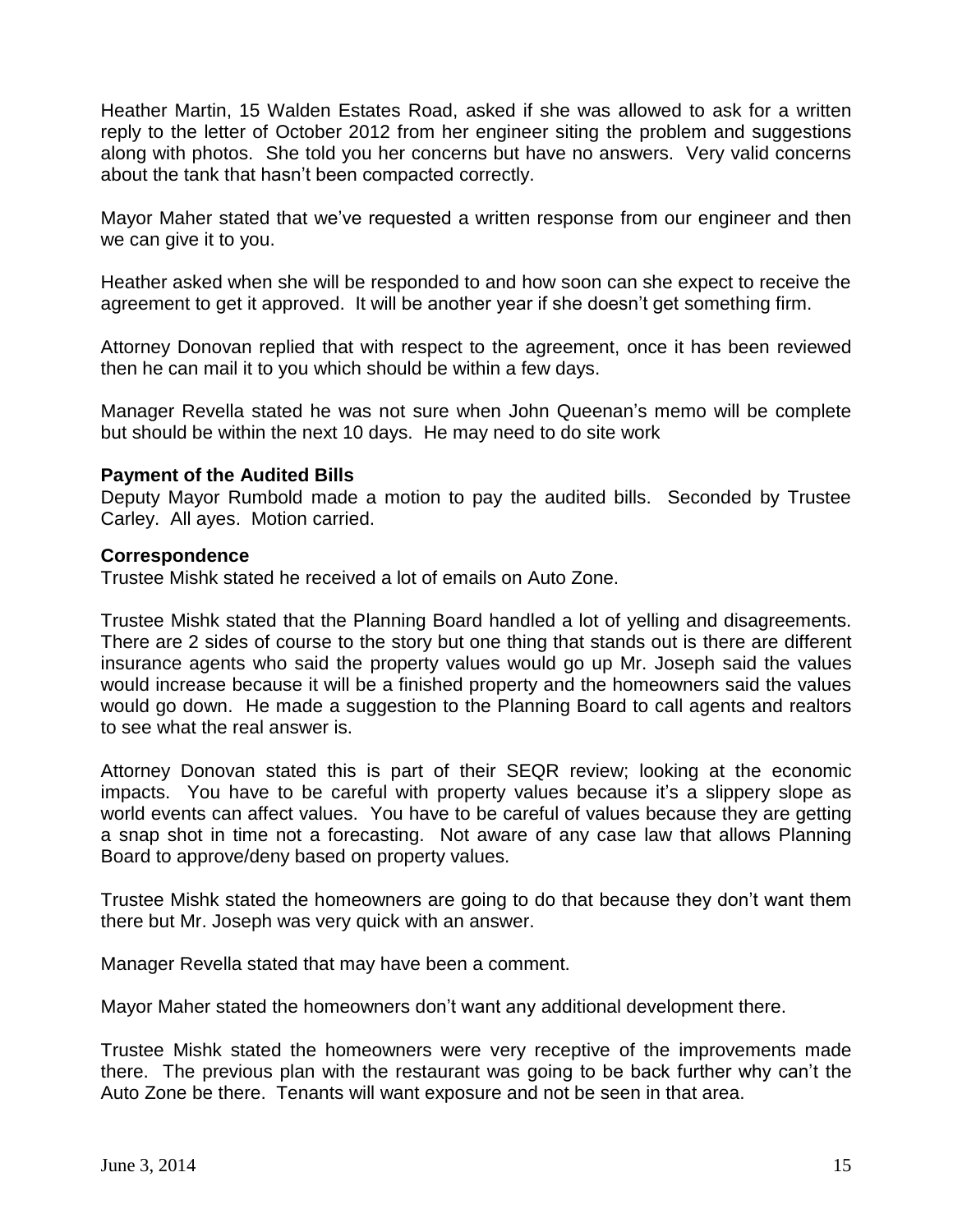# **Miscellaneous Comments from the Board of Trustees**

Trustee Carley asked about the last meeting he was at there were issues about snow removal and he felt it was too subjective on how we determine if someone is within the scope or outside the scope of cleaning it and having it done. He would like it to be back on the table to get something to make it more concrete and have clear lines so someone has a disagreement with our CEO based on this we have something to make it very clear. He added that Memorial Day went well but the lack of music was an issue, lack of a band. Maybe we can put something in the budget to help fix that next year.

Mayor Maher stated it was not a Village parade, it was put together by the VFW and the American Legion and we have offered our help but we could reach out to them again.

Deputy Mayor Rumbold added there is a lack of bands in the area, we share one as there wasn't one but again it was not our event.

Deputy Mayor Rumbold commented on the series in the Wallkill Valley Times about the drug issue; it's good and she hopes you are reading it. It's informative. We had a great movie night with Frozen; had over 400 people at Wooster. Let's keep it up everyone enjoyed it. The Square was beautiful and the monument was wonderful for Memorial Day. There was an issue about flags that was taken care of. She's seen some old postcards from past Memorial Day ceremonies and was struck by the fact that you couldn't move back in the day. We need to get more attendance.

Clerk Bliss stated that there was not a lot of advertising of our event for some reason it was omitted from both the Wallkill Valley Times listing and the Times Herald Record listing.

Deputy Mayor Rumbold continued about the Orchard Street parking lot and the grassy area which is now the main doggie potty area and is ridiculous. She asked if we could pave it over so people can't walk through there. She feels sorry for the DPW who has to mow. She's seen it everywhere around the Village doing it, it's an issue. Do we ever cite people? It's rude and disturbing. Astounding people can't clean up with the dogs.

Manager Revella stated we get a complaint from someone doing it and we have to see the action. Maybe we can try a different type of landscaping.

Trustee Bowen asked about the Little League issue.

Manager Revella stated that the Presidents of both leagues are happy and have no complaints. There was an inquiry and they said everything was fine.

Trustee Bowen said he would relay that back to that person who asked him.

Trustee Leonard commented on the great turn out Saturday night, everyone enjoyed it. Nice work and had a huge turnout.

Mayor Maher reiterated those sentiments and wanted to give kudos to the Village Manager and Mike Bliss; it was a huge hit! Very grateful for the amount of work the Police Department has been doing and does to cooperate with other agencies. Very proud and happy about that and hope it continues.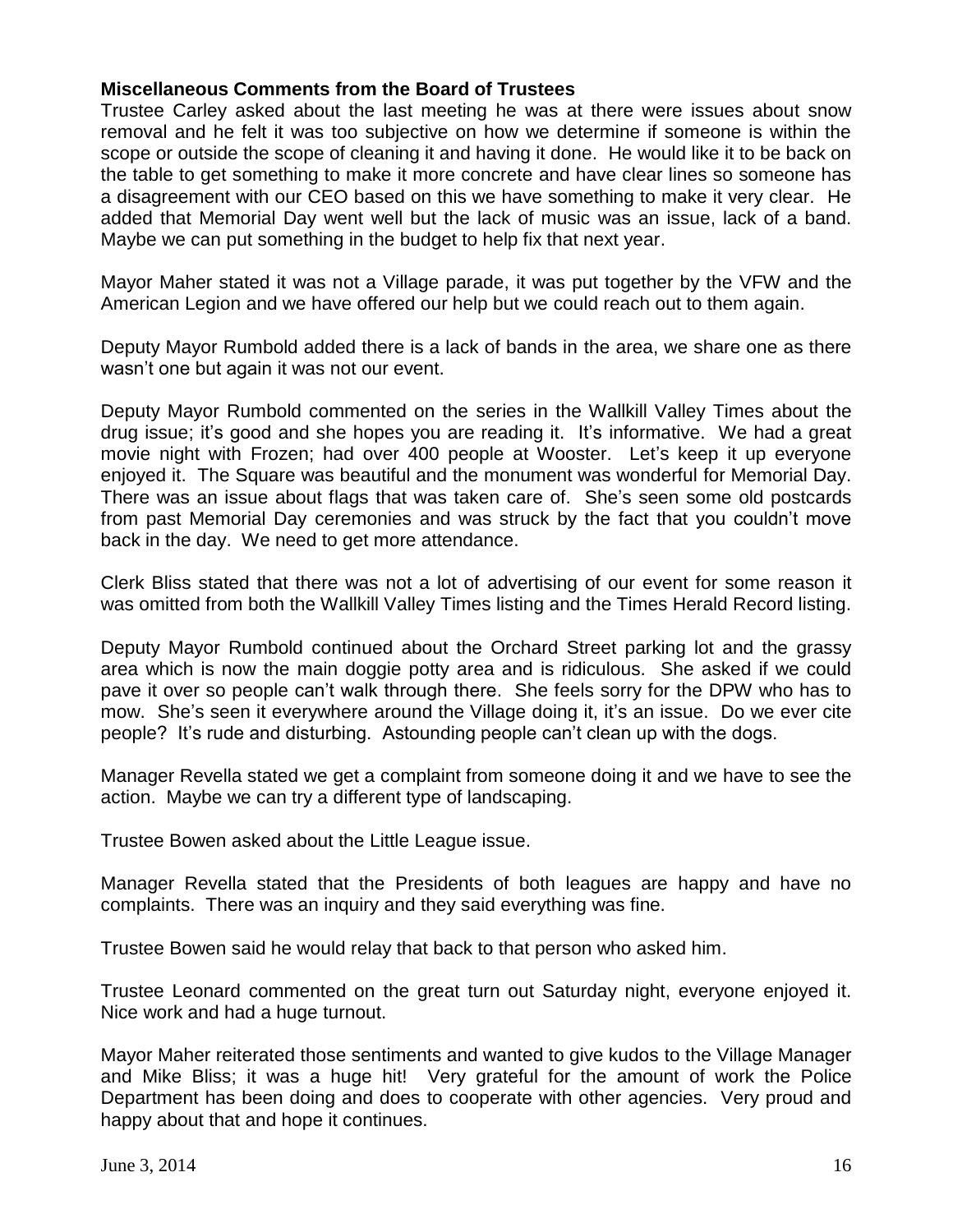Manager Revella said anyone who had a suggestion for future family friendly movies to call Village Hall.

### **Executive Session**

Trustee Hoffman moved to go into Executive Session to discuss Collective bargains with the PBA, the employment history of a particular person, and threatened litigation. Seconded by Trustee Carley. All ayes. Motion carried.

#### **Reconvene**

Deputy Mayor Rumbold moved to reconvene the regular meeting. Seconded by Trustee Mishk. All ayes. Motion carried.

#### **Adjournment**

Deputy Mayor Rumbold moved to adjourn. Seconded by Trustee Mishk. All ayes. Meeting adjourned.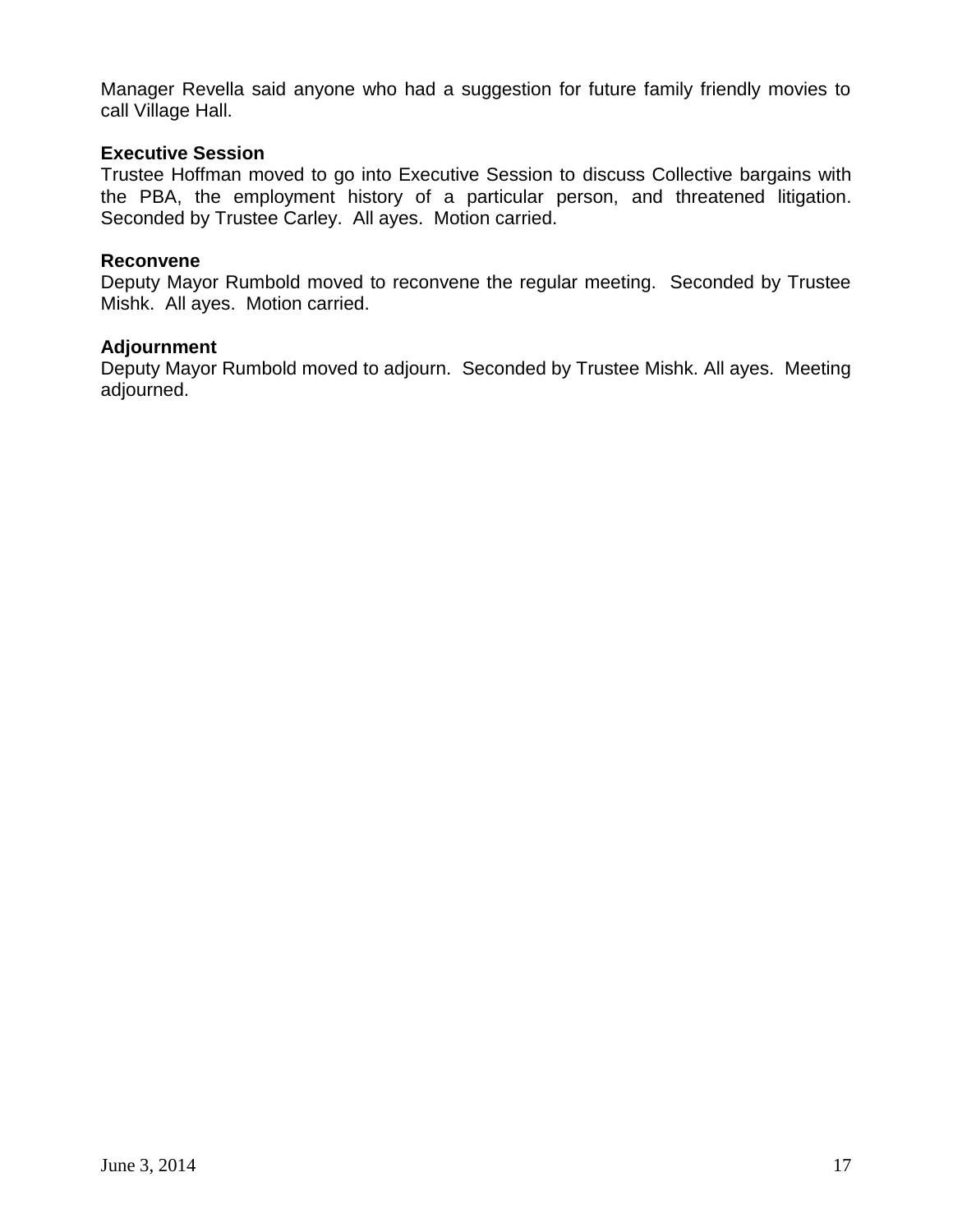## **Village of Walden Board of Trustees Regular Meeting June 3, 2014 Motions & Resolutions**

# **Public Hearing – Local Law #4 of 2014 – No Parking on South Montgomery Street**

Trustee Hoffman made a motion to open the public hearing for Local Law #4 – No Parking on South Montgomery Street. Seconded by Trustee Bowen. All ayes. Motion carried.

Deputy Mayor Rumbold made a motion to close the public hearing for Local Law #4 – No Parking on South Montgomery Street. Seconded by Trustee Bowen. All ayes. Motion carried.

### **Approval of the May 6, 2014 Minutes**

Deputy Mayor Rumbold made a motion to approve the May 6, 2014 minutes. Seconded by Trustee Leonard. 5 ayes, 0 nays, 1 abstention (Trustee Hoffman). Minutes approved.

### **Hearing Request – 33 North Montgomery Street**

Deputy Mayor Rumbold made a motion to set a hearing for 33 North Montgomery Street for June 17, 2014 at 6:30pm or as soon thereafter as could be heard. Seconded by Trustee Bowen. All ayes. Motion carried.

### **Resolution 1-14-15 – Lustig Court Name Change (amended)**

Deputy Mayor Rumbold made a motion to approve Resolution 1-14-15 – Lustig Court Name Change (amended). Seconded by Trustee Hoffman. All ayes. Motion carried. 911 makes changes we will

# **Historic Markers Grant Application**

Deputy Mayor Rumbold made a motion to authorize that the Village Historian and the Village Manager can apply for the grant for the 2 additional Historic Markers to the William G. Pomeroy Foundation. Seconded by Trustee Mishk. All ayes. Motion carried.

### **Award Bid - James Olley Park Pavilion**

Deputy Mayor Rumbold made a motion to award the bid for the James Olley Park Pavilion Project to Seldom Rest Construction in the amount of \$29,000.00 to be completed by July 4, 2014. Seconded by Trustee Hoffman. All ayes. Motion carried.

### **Payment of the Audited Bills**

Deputy Mayor Rumbold made a motion to pay the audited bills. Seconded by Trustee Carley. All ayes. Motion carried.

### **Executive Session**

Trustee Hoffman moved to go into Executive Session to discuss Collective bargains with the PBA, the employment history of a particular person, and threatened litigation. Seconded by Trustee Carley. All ayes. Motion carried.